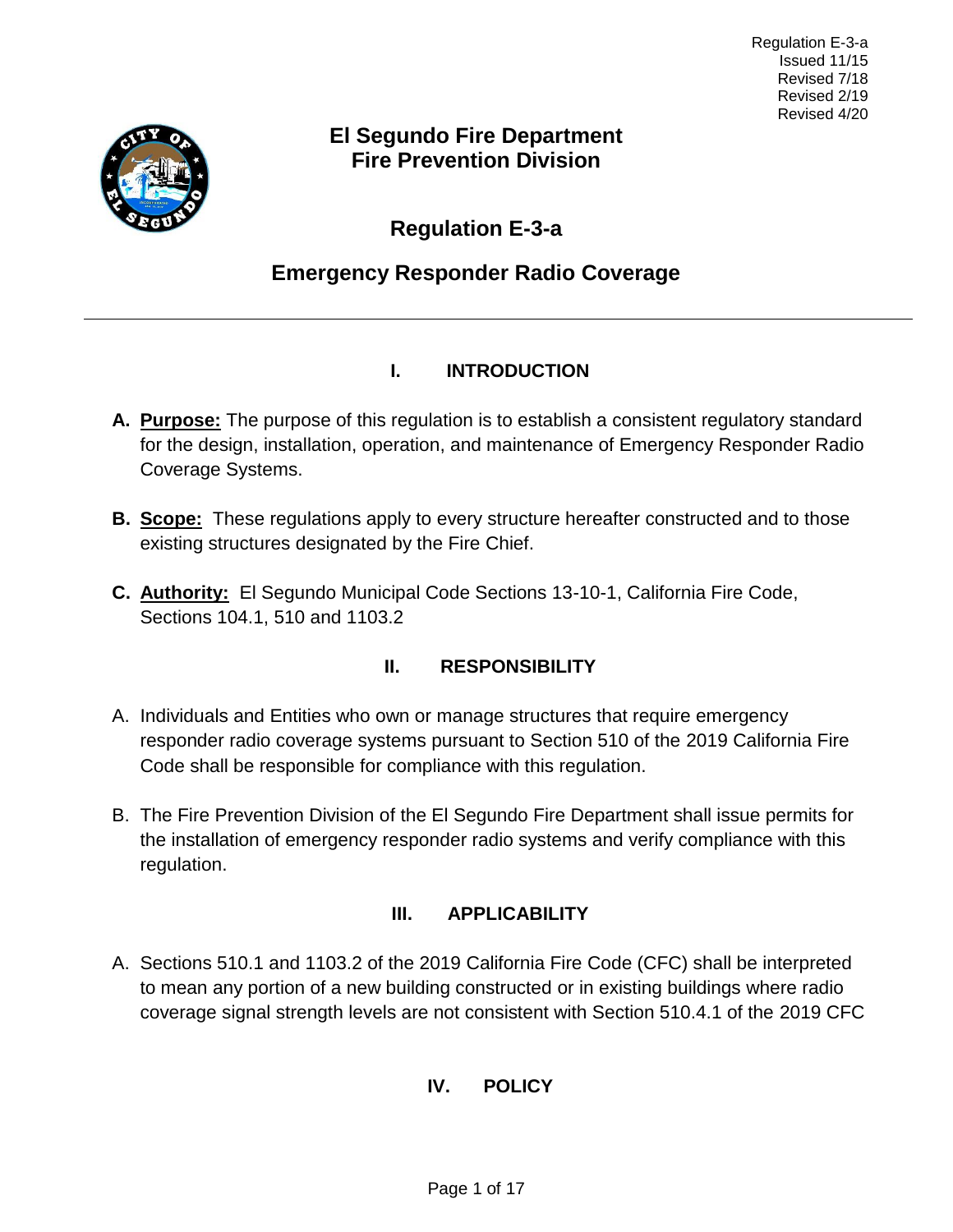- A. New and existing buildings are required to support the required level of radio coverage as defined in the 2019 California Fire Code.
- B. The building shall be considered to have acceptable emergency responder radio coverage when signal strength measurements in 95 percent of all areas on each floor of the building meet the signal strength requirements in the 2019 California Fire Code, Sections 510.4.1.1 and 510.4.1.2. An evaluation to determine whether a building supports the minimum level of acceptable radio coverage shall be performed only by the fire code official, or a person specifically authorized by the fire code official to conduct such evaluation.
- C. Structures with construction which does not allow for the minimum required signal strength (transmit and receive) shall be equipped with an emergency responder radio coverage system (radiating cable system, a distributed antenna system with FCC certified signal boosters or other system) approved by the fire code official in order to achieve the required radio coverage.
- D. To provide for consistent application and enforcement, the Fire Department has developed specific requirements to be used in the design, installation, testing, operation, and maintenance, of emergency responder radio coverage systems. Failure to comply with the applicable provisions of Title 24 of the California Code of Regulations, Title 47 of the Code of Federal Regulations, and this Regulation will result in enforcement actions.

### **V. REQUIREMENTS**

- A. System Design
	- 1. Emergency responder radio coverage system installation, components, and operation, shall comply with all applicable Federal regulations, including but not limited to, the Federal Communications Rules specified in Title 47 of the Code of Federal Regulations, including 47CFR 90.219. Amplification systems capable of operating on frequencies licensed to any public safety agency by the FCC shall not be installed without prior coordination and express written consent of the FCC license holder.
	- 2. Radio Coverage Radio coverage shall be provided throughout the building as a percentage of floor area with uplink and downlink signal levels of no less than -95 dBm and shall be tested in accordance with the 2019 CFC, Section 510.5.3 (1)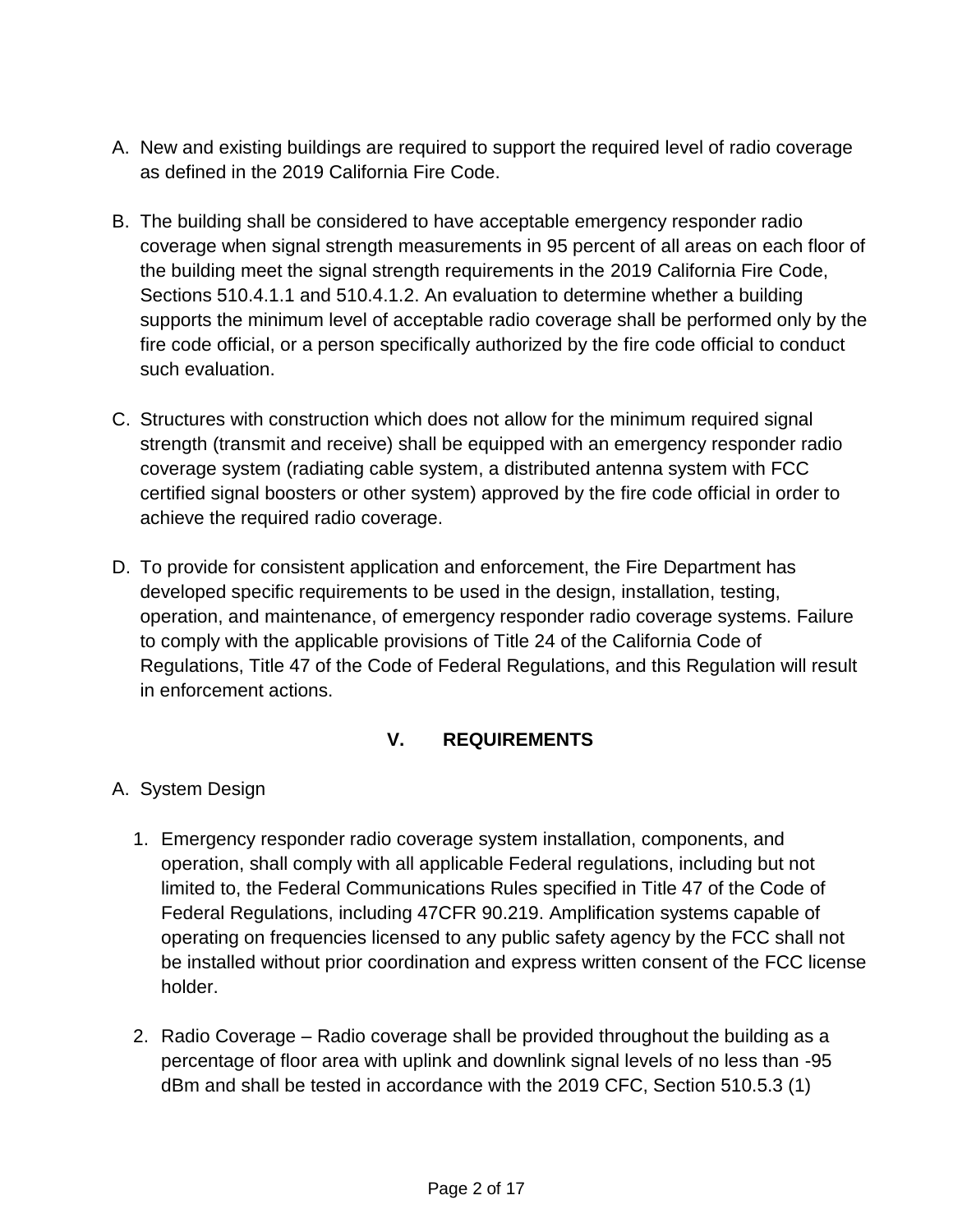through (8) with the following additional conditions:

- a. Critical Areas Critical areas such as the fire command center(s), the fire pump room(s), exit stairs, exit passageways, elevator lobbies, standpipe cabinets, sprinkler valve locations, and other areas deemed critical by the fire code official, shall be provided with 99 percent floor area radio coverage at no less than - 95 dBm and a minimum delivered audio quality (DAQ) of 3.4 as defined in NTIA Report 99-358.
- b. General Building Areas When an emergency responder radio coverage system is required, general building areas shall be provided with 95 percent floor area radio coverage at no less than - 95 dBm and a minimum delivered audio quality (DAQ) of 3.4 as defined in NTIA Report 99-358.
- c. NTIA Report 99-358 delivered audio quality (DAQ) is defined as follows:

| <b>DAQ</b>     | <b>Definition</b>                                         |
|----------------|-----------------------------------------------------------|
|                | Unusable. Speech present but not understandable.          |
| $\overline{2}$ | Speech understandable with considerable effort.           |
|                | Requires frequent repetition due to noise or distortion.  |
| 3              | Speech understandable with slight effort. Requires        |
|                | occasional repetition due to noise or distortion.         |
| 3.4            | Speech understandable without repetition. Some noise      |
|                | or distortion present.                                    |
|                | Speech easily understandable. Little noise or distortion. |

3. Any active amplification system installed to meet these requirements shall operate on the following frequencies which use APCO 25 Phase I and Phase II trunking.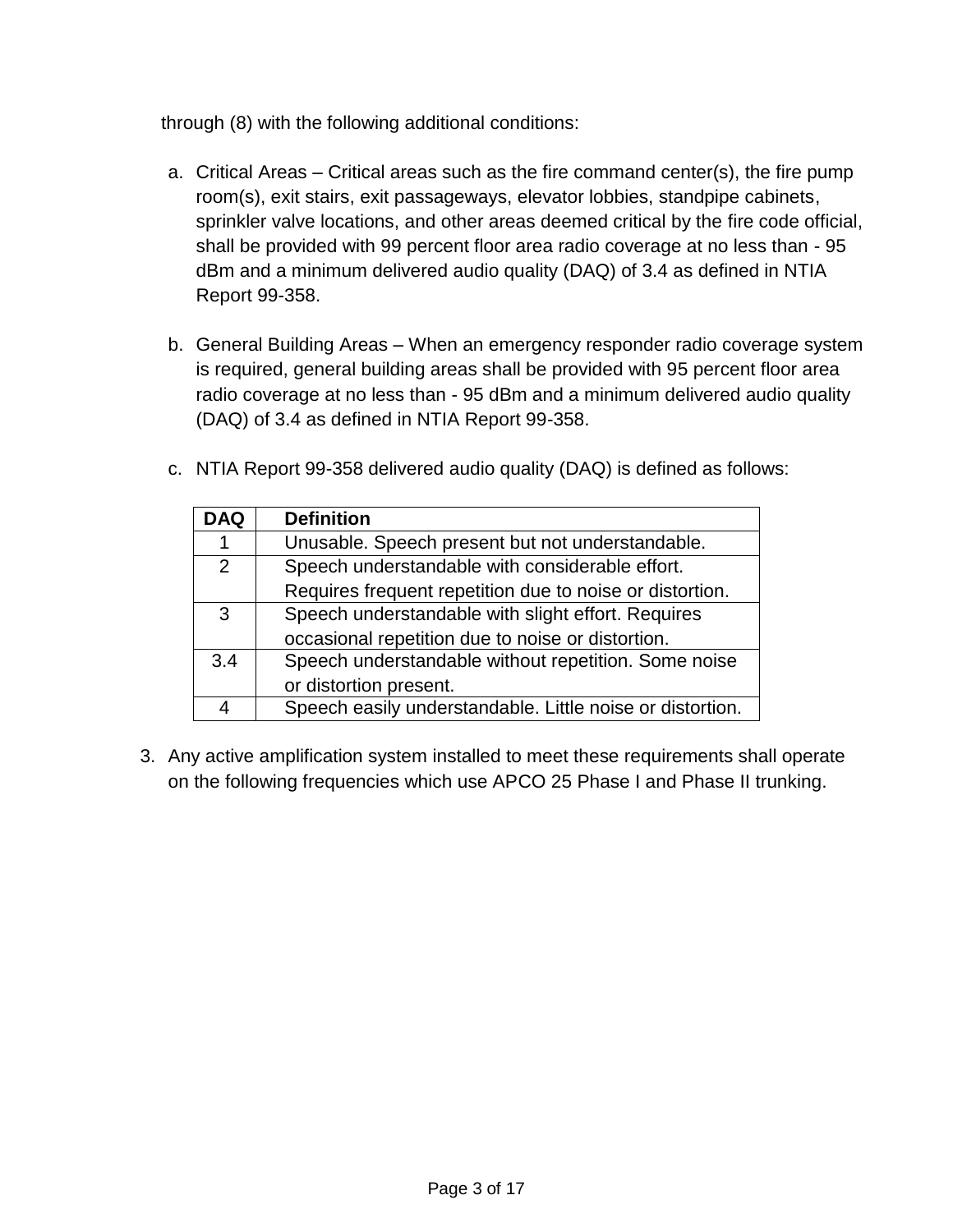| <b>FREQUENCIES &amp; DONOR SITES</b>    |                     |    |                                     |                     |  |  |
|-----------------------------------------|---------------------|----|-------------------------------------|---------------------|--|--|
| <b>Trunked Simulcast System</b>         |                     |    | <b>Conventional Repeater System</b> |                     |  |  |
| <b>Downlink (MHz)</b>                   | <b>Uplink (MHz)</b> |    | <b>Downlink (MHz)</b>               | <b>Uplink (MHz)</b> |  |  |
| 470.0125                                | 473.0125            | cc | 506.6750                            | 509.6750            |  |  |
| 470.0375                                | 473.0375            | cc |                                     |                     |  |  |
| 470.3125                                | 473.3125            |    | Downlink (MHz)                      | <b>Uplink (MHz)</b> |  |  |
| 470.8125                                | 473.8125            |    | 472.5375                            | 475.5375            |  |  |
| 471.1125                                | 474.1125            |    |                                     |                     |  |  |
| 471.3375                                | 474.3375            |    | <b>Donor Site</b>                   |                     |  |  |
| 482.5000                                | 485.5000            | cc | <b>Punta Place</b>                  |                     |  |  |
| 482.6000                                | 485.6000            | cc | 33°47'21.80" N                      | 118°24'7.57" W      |  |  |
| 506.0125                                | 509.0125            |    |                                     |                     |  |  |
| 506.0375                                | 509.0375            |    |                                     |                     |  |  |
| 506.1625                                | 509.1625            |    |                                     |                     |  |  |
| 506.5000                                | 509.5000            |    |                                     |                     |  |  |
|                                         |                     |    |                                     |                     |  |  |
| <b>Preferred Donor Site</b>             |                     |    |                                     |                     |  |  |
| <b>El Segundo Water Tower</b>           |                     |    |                                     |                     |  |  |
| 400 Lomita Street, El Segundo, CA       |                     |    |                                     |                     |  |  |
| 33°55'14.00" N                          | 118°24'26.86" W     |    |                                     |                     |  |  |
|                                         |                     |    |                                     |                     |  |  |
| <b>Additional Simulcast Donor Sites</b> |                     |    |                                     |                     |  |  |
| <b>Gardena City Hall</b>                |                     |    |                                     |                     |  |  |
| 33°52'58.43" N                          | 118°18'27.57" W     |    |                                     |                     |  |  |
| <b>Punta Place</b>                      |                     |    |                                     |                     |  |  |
| 33°47'21.80" N                          | 118°24'7.57" W      |    |                                     |                     |  |  |
| <b>SBRPCA</b>                           |                     |    |                                     |                     |  |  |
| 33°55'10.4" N                           | 118°21'13.1" W      |    |                                     |                     |  |  |
| <b>Torrance City Hall</b>               |                     |    |                                     |                     |  |  |
| 33°50'16.7" N                           | 118°20'28.8" W      |    |                                     |                     |  |  |

#### **EL SEGUNDO FIRE & POLICE DEPARTMENTS FREQUENCIES & DONOR SITES**

- 4. The allowable emergency responder radio coverage system propagation delay is 15 microseconds. Should this propagation delay be exceeded within the building, there shall be a minimum differential of 16 dB between the signal a portable radio receives from the signal booster and the signal a portable radio receives from the radio system.
- 5. The building owner or manager shall modify or expand the emergency responder radio coverage system at its expense in the event frequency changes are required by the City or additional frequencies are made available by the FCC. Prior approval of a public safety radio coverage system on previous frequencies does not exempt the building owner or manager from this section.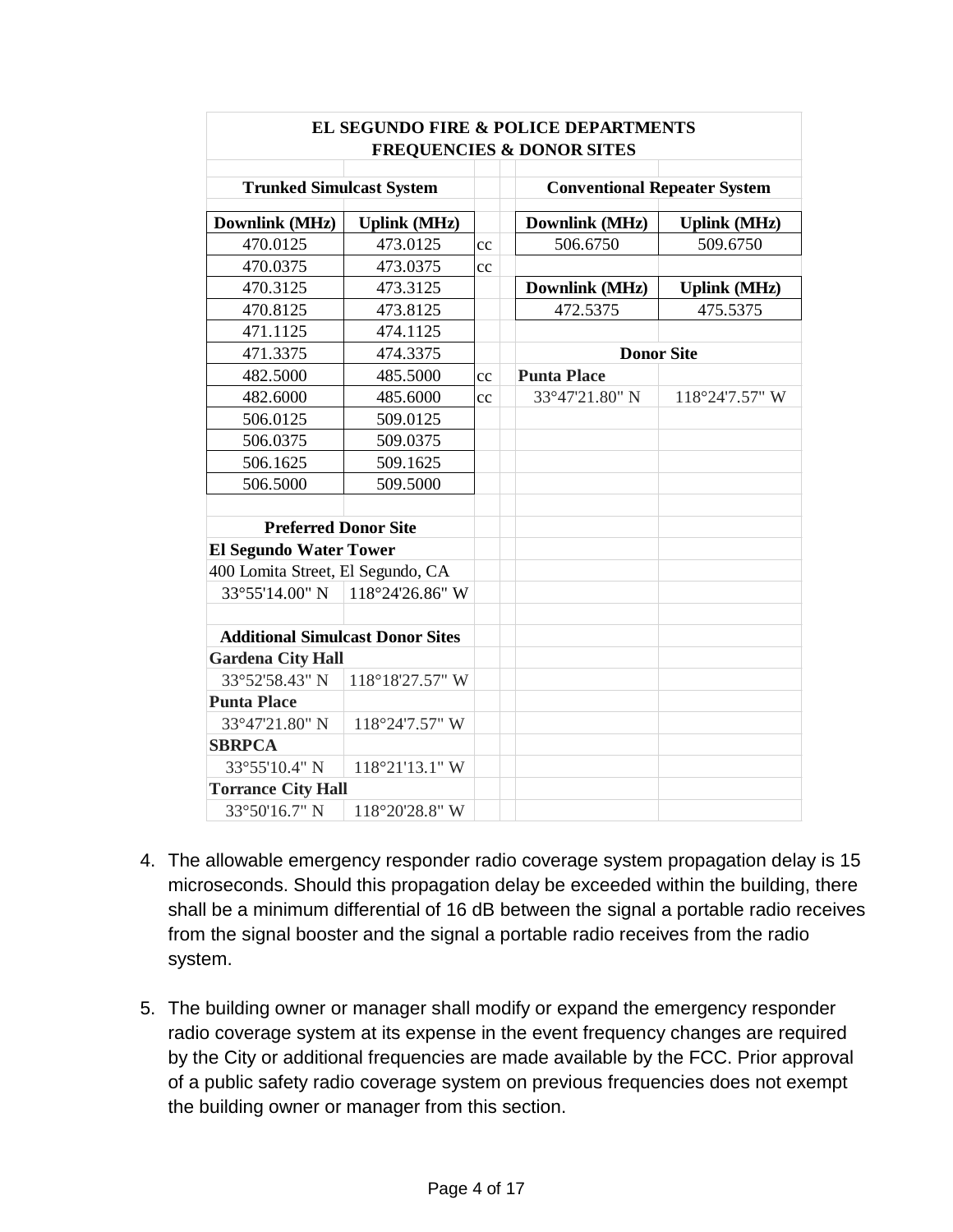- 6. The emergency responder radio coverage system shall not interfere with, or reduce the performance of, any public safety radio communications system or other FCC licensed radio communications system.
- 7. No system or equipment in the structure may cause any interference to, or reduce the performance of, the emergency responder radio coverage system.
- 8. Bidirectional amplifiers shall have oscillation prevention circuitry and software. Oscillation prevention shall be activated in all bidirectional amplifiers.
- 9. Motorola model APX-6000, APX-7000, and APX-8000 portable radios are utilized by the Fire and Police Departments and shall be used for system design and testing. System design shall assume use of a portable radio on the user's hip.
- 10.If Signal Booster Components and/or Fiber Optic DAS Components are used, they shall meet the following requirements:
	- a. Signal boosters shall be located in the fire control room or other area approved by the fire code official.
	- b. Signal boosters and other radiofrequency signal generating components shall have FCC certification prior to installation and shall be NFPA 1221, 2016 edition and CFC 510.1 compliant.
	- c. All signal boosters and distributed antenna systems shall be compatible with analog FM, digital FDMA (Project 25 Phase I) and digital TDMA (Project 25 Phase II) modulation simultaneously at the time of installation.
- 11.Power Supplies At least two independent and reliable power supplies shall be provided for all active components; one primary and one secondary.
- 12.External Filters are permitted adjacent to: the bidirectional amplifier, fiber headend, and fiber remote units.
- 13.Systems shall be designed to support two portable radios transmitting simultaneously on different talk paths, channels, or frequencies, one within 10 feet of a service antenna, and one at the farthest possible distance from a service antenna while still in the designed service area of the service antenna, with no degradation of performance experienced by either radio.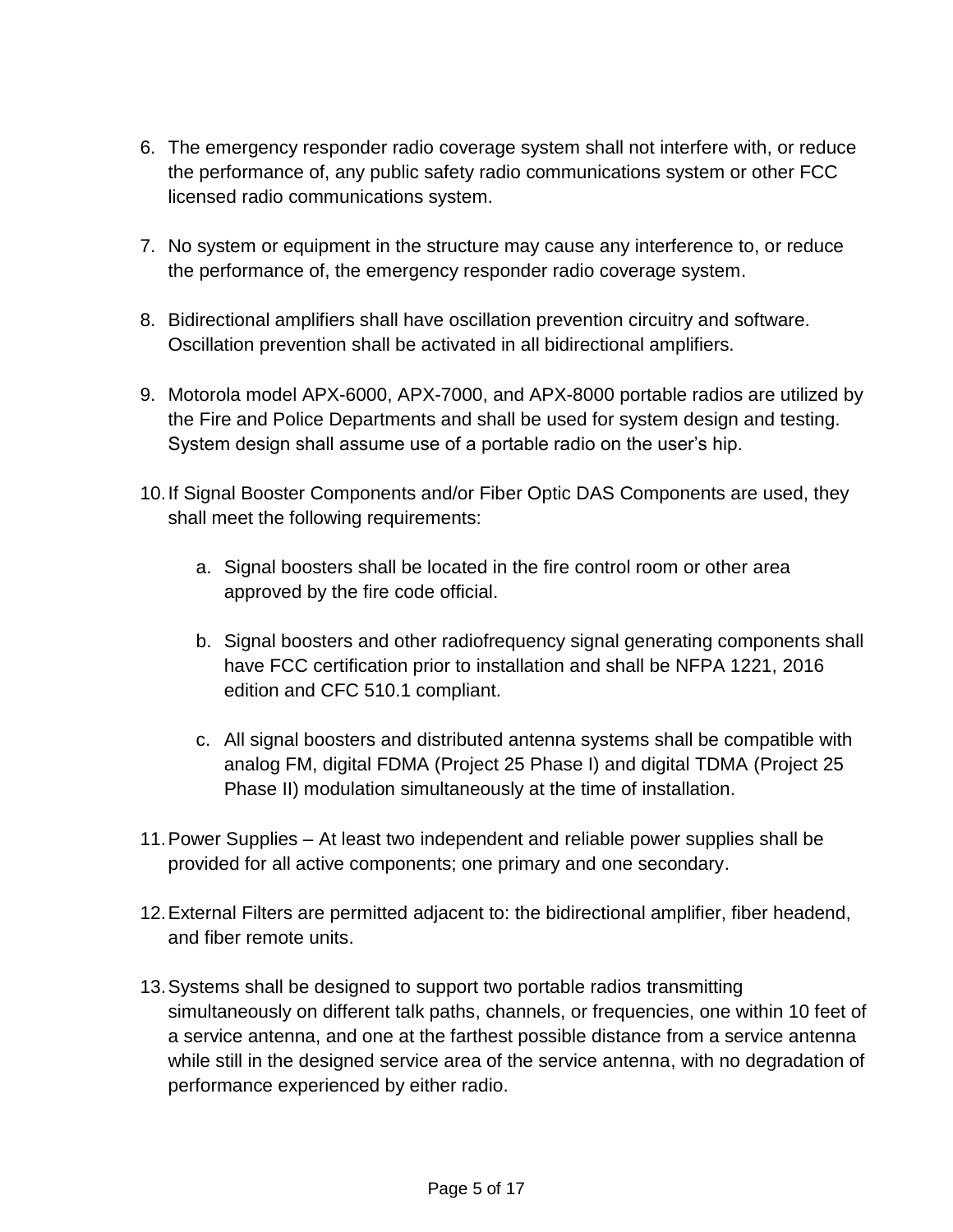- 14.Bidirectional amplifiers shall not exceed -43 dBm uplink noise within the authorized passband and shall not exceed -70 dBm at 1 MHz outside the authorized passband when in a quiescent state. A reduction in quiescent noise may be required dependent upon the distance of the bidirectional amplifier from the donor site. Muting and squelch features shall be adjusted to place the uplink power amplifier in a dormant state when the bidirectional amplifier is not receiving an uplink signal of at least -95 dBm.
- 15.Systems shall be designed with a sufficient density of indoor service antennas to minimize the required amplifier gain.
- 16.Radio Frequency (RF) isolation between the outdoor donor antenna and the indoor service antennas shall not be less than 20 dB greater than the maximum system gain.
- 17.Amplifier uplink gain shall not exceed 65 dB unless an exception has been approved in writing by the fire code official.
- 18.Bidirectional amplifiers shall be clearly labeled on the front of the enclosure with the maximum permissible uplink and downlink gain.
- 19.Any person or entity constructing a new structure which blocks the donor path of existing emergency responder radio coverage systems shall be responsible for resolving coverage and system performance degradation experienced by existing emergency responder radio coverage systems at its expense.
- 20.Pathway Survivability:
	- a. Pathway survivability levels shall be as described in NFPA 1221, 2016 edition, Section 5.10.
	- b. Donor antenna feeder cables, riser cables, cables providing connection between amplification equipment, and/or other active signal distribution devices, all connections made between backbone and antenna distribution coaxial and fiber optic cables, and all fiber optic cables, are defined as "Backbone" cabling.
	- c. Emergency responder radio coverage system active equipment and backbone cabling shall have a survivability which matches the building's fire rating, and in no event shall be less than 2-hours.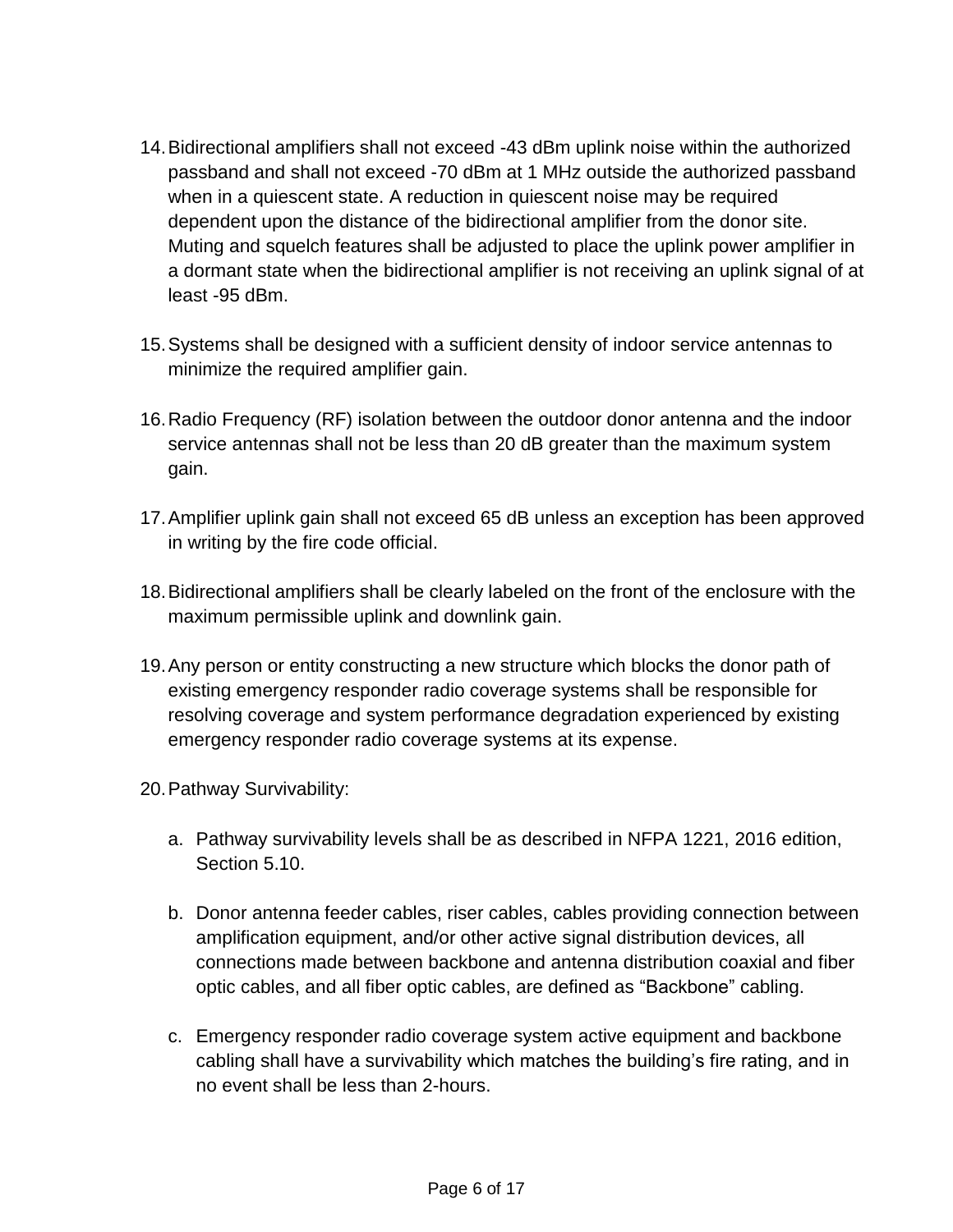- d. All backbone, antenna distribution, radiating, and fiber optic cables shall be rated as plenum cables.
- e. Exposed coaxial and fiber optic cables shall be enclosed within electrical metallic tubing (EMT) conduit and metal junction boxes.
- f. An alternative minimum 2-hour pathway survivability performance methodology may be approved by the fire code official.
- 21.Protection Against Water Intrusion:
	- a. All amplifiers, active devices, fiber optic head end, and fiber optic remote units, shall be enclosed within NEMA-4, or NEMA-4X, rated enclosures.
	- b. All standby battery units, battery chargers, power supplies, and external filters, shall be enclosed within NEMA-3R, NEMA-4, or NEMA-4X, rated enclosures.
	- c. All alarm and power connections, power dividers, and hybrid couplers, located at the head end shall be enclosed within watertight enclosures.
	- d. All connections into and out of NEMA rated, water resistant, and watertight enclosures shall maintain protection against water intrusion using watertight entry ports or boots and liquid tight flexible nonmetallic conduit (LFNC).
- 22.Power Sources:
	- a. The primary power source shall be supplied from a dedicated branch circuit and comply with NFPA 72, 2016 edition, section 10.6.5.1.
	- b. The secondary power source shall comply with one of the following:
		- i. A storage battery dedicated to the system with at least 24 hours at 100 percent system operation capacity and designed in compliance with NFPA 72, 2016 edition, section 10.6.10 et seq.
		- ii. A generator with internal combustion engine and a fuel supply providing 24 hours of continuous operation at 100 percent system operation capacity serving the dedicated branch circuit shall be used with a storage battery dedicated to the system with at least 12 hours at 100 percent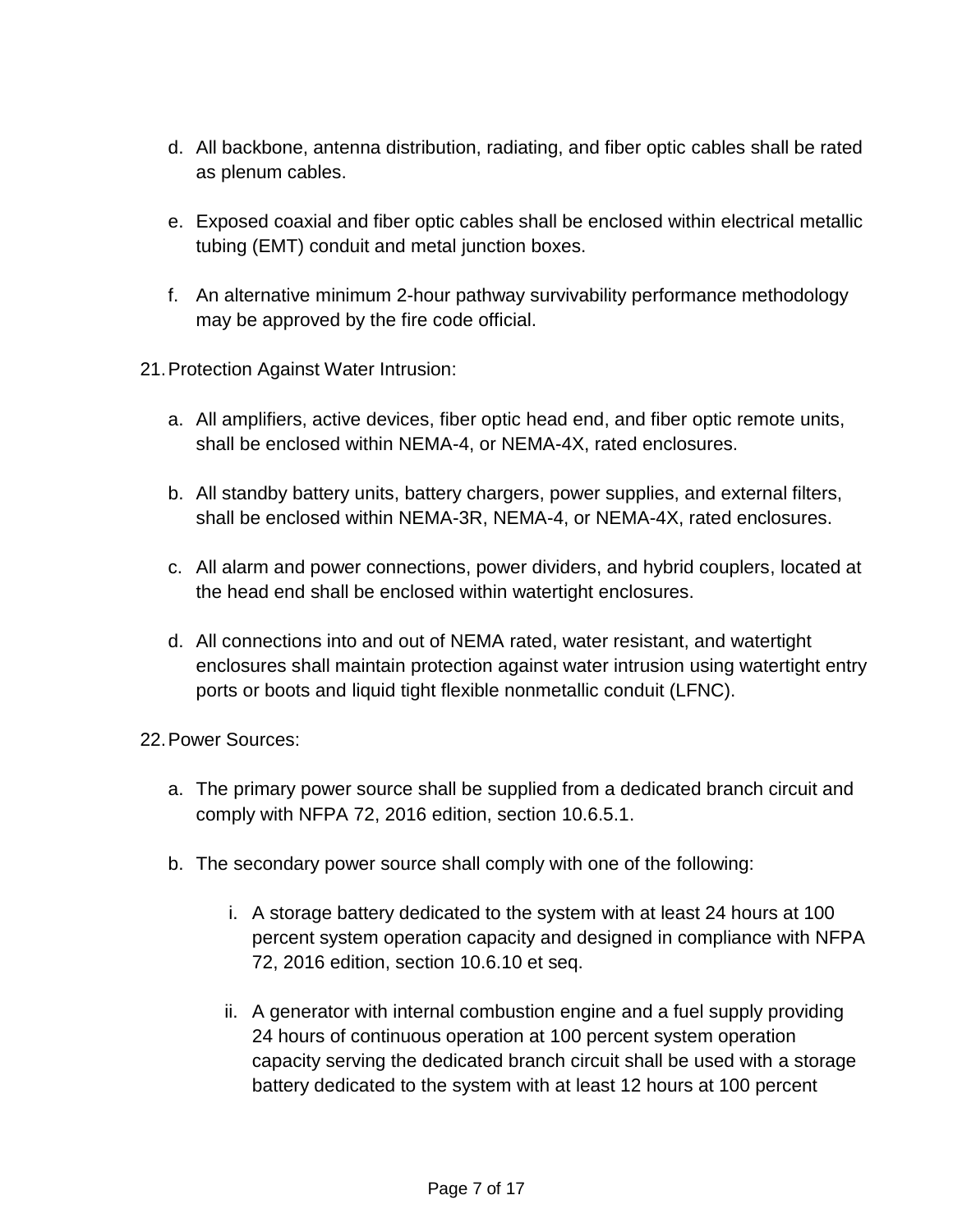system operation capacity and designed in compliance with NFPA 72, 2016 edition, section 10.6.10 et seq.

- c. Bidirectional amplifiers (BDA's) shall be equipped with a power switch adjacent to the main FACP. The switch shall both disconnect and reapply power, and shall have a protective cover to prevent accidental actuation of the switch.
- d. Battery backup power system components shall be mounted at least 12 inches above the floor.
- 23.Donor Antennas:
	- a. Donor antennas shall be highly-directional.
	- b. Antenna elements shall be welded and antennas shall be anodized.
	- c. The antenna gain shall not be less than 10 dBd.
	- d. The antenna azimuth (horizontal) half-power (-3 dB) beam width shall not exceed 45 degrees.
	- e. The antenna front to back ratio shall not be less than 20 dB.
	- f. The antenna, antenna mast or non-penetrating antenna mount, shall be secured to a structure strong enough to carry the weight of the installation with necessary allowances for wind and vibration, and shall be securely anchored to the structure.
		- i. Attachment to the riser cable conduit is permissible if the conduit is appropriately supported and secured to structural elements of the building on the roof.
	- g. Antennas shall not be attached to, or supported by, vent pipes.
	- h. Mast supports and guy wire anchors shall be secured in such a way that the supporting structure is not damaged or weakened.
	- i. Masts which extend more than ten feet above the top of their mounting point shall be strengthened with three (3) or more substantial guy wires at intervals of not more than ten feet of height.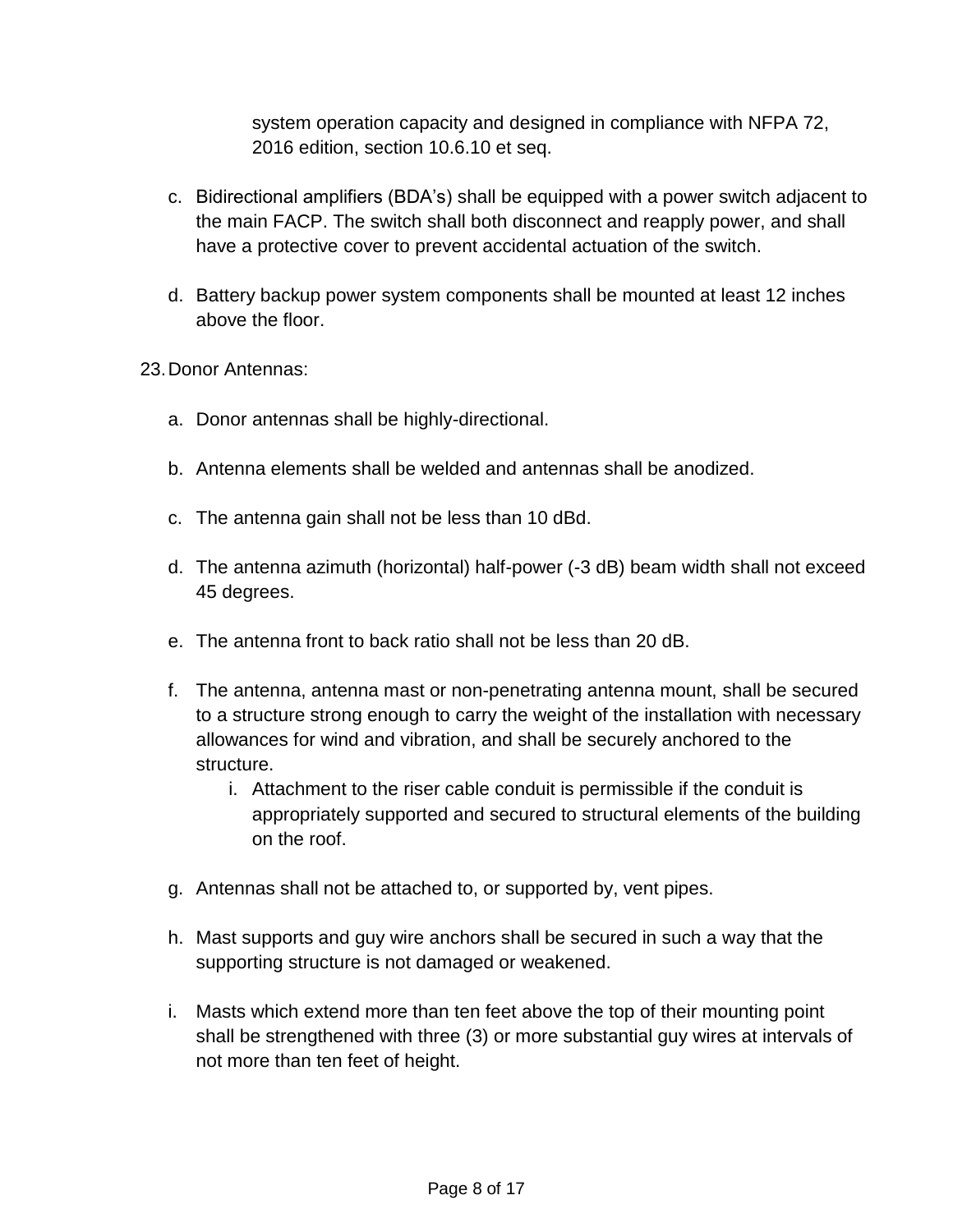- 24.Grounding, Bonding, and Lightning Protection:
	- a. All active devices shall be grounded pursuant to NFPA 780 (2017) unless otherwise directed herein.
	- b. All active devices shall be grounded to the master building ground bus.
	- c. All ground connections shall be made with stranded copper wire no smaller than 2 AWG.
	- d. No copper wire shall come into direct contact with aluminum.
	- e. All ground bus bars shall be copper.
	- f. No copper bus bar shall come into direct contact with aluminum.
	- g. Donor antenna feed line shall include protection against electrical surge caused by lightning or electrostatic discharge.
	- h. Surge protection shall be located within the building and as close to the antenna feed line building entry point as possible.
		- i. Surge protection shall be grounded to the master building ground bus.
		- ii. An additional ground attachment shall be made to grounded structural steel at the building entry point whenever possible.
	- i. Donor antenna mounting structures shall be grounded to the master building ground bus.
- 25.System Monitoring The emergency responder radio coverage system shall include automatic supervisory and trouble for malfunctions of the signal booster, and power supplies that are annunciated by the fire alarm system and UL listed supervising station monitoring company or monitored at a constantly attended location at the building and comply with the following:
	- a. The integrity of circuit monitoring signal boosters and power supplies shall comply with NFPA 1221, 2016 edition, sections 9.6.12.3, 9.6.13 et seq., 10.6.9 and 12.6.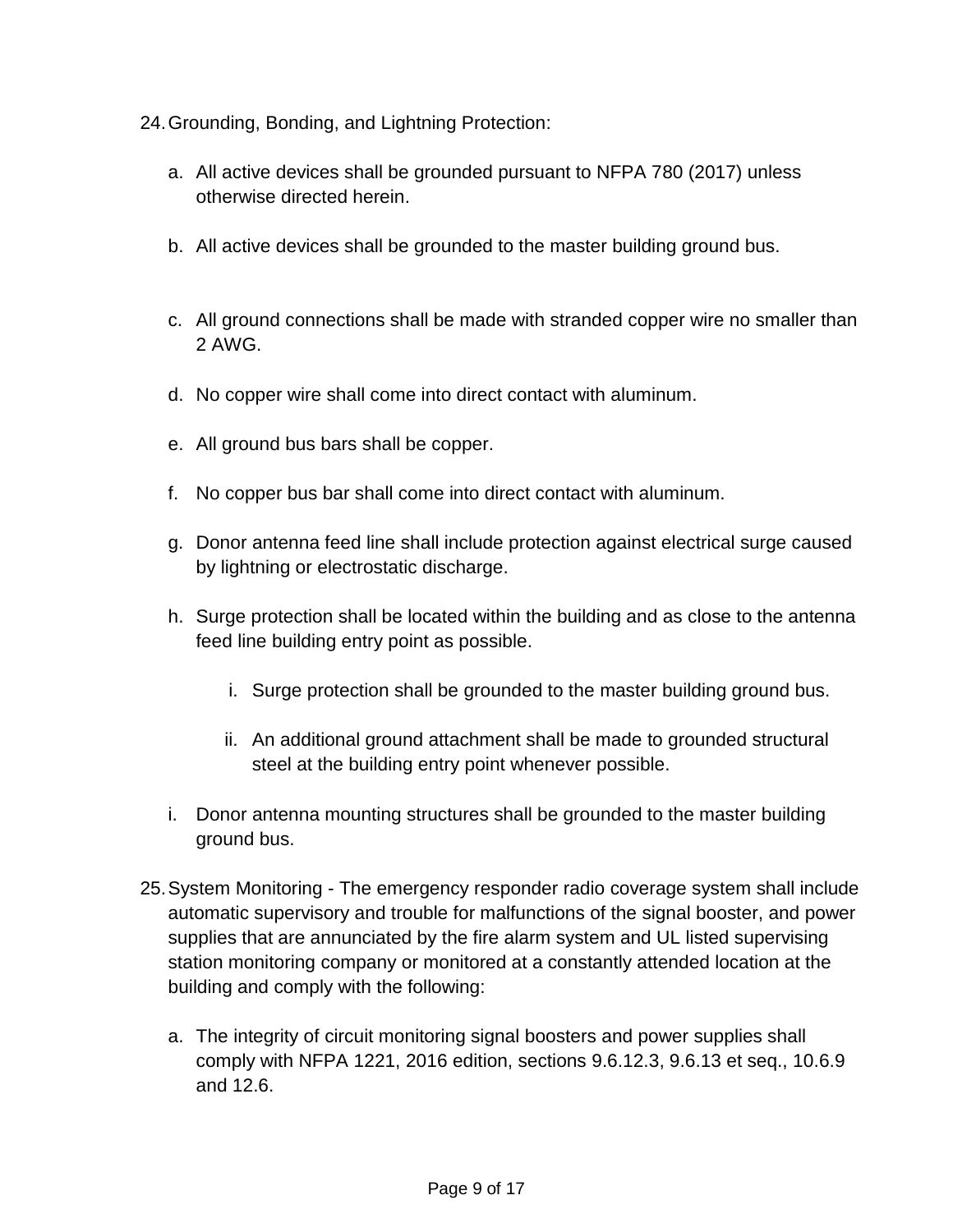- b. System and signal booster supervisory signals shall include the following:
	- i. Donor antenna malfunction.
	- ii. Signal booster failure.
	- iii. Active RF emitting device malfunction.
	- iv. Low battery indication when 70 percent of the 24 hour operation capacity has been depleted.
	- v. Low fuel level indication when 70 percent of the backup generator fuel capacity has been depleted (when applicable).
	- vi. Failure of the communications link between the fire alarm system and the emergency responder radio coverage system.
- c. Power supply signals shall include the following for each signal booster.
	- i. Loss of commercial AC power.
	- ii. Failure of battery charger.
- d. Dedicated Panel A dedicated monitoring panel shall be provided in an area acceptable to the fire code official to annunciate the status of all signal booster locations. The monitoring panel shall provide visual and labeled indication of the following for each signal booster:
	- i. Donor Antenna Trouble
	- ii. Signal Booster Failure
	- iii. Active RF Device Malfunction
	- iv. Low Battery
	- v. Low Generator Fuel (when applicable)
	- vi. AC Power Loss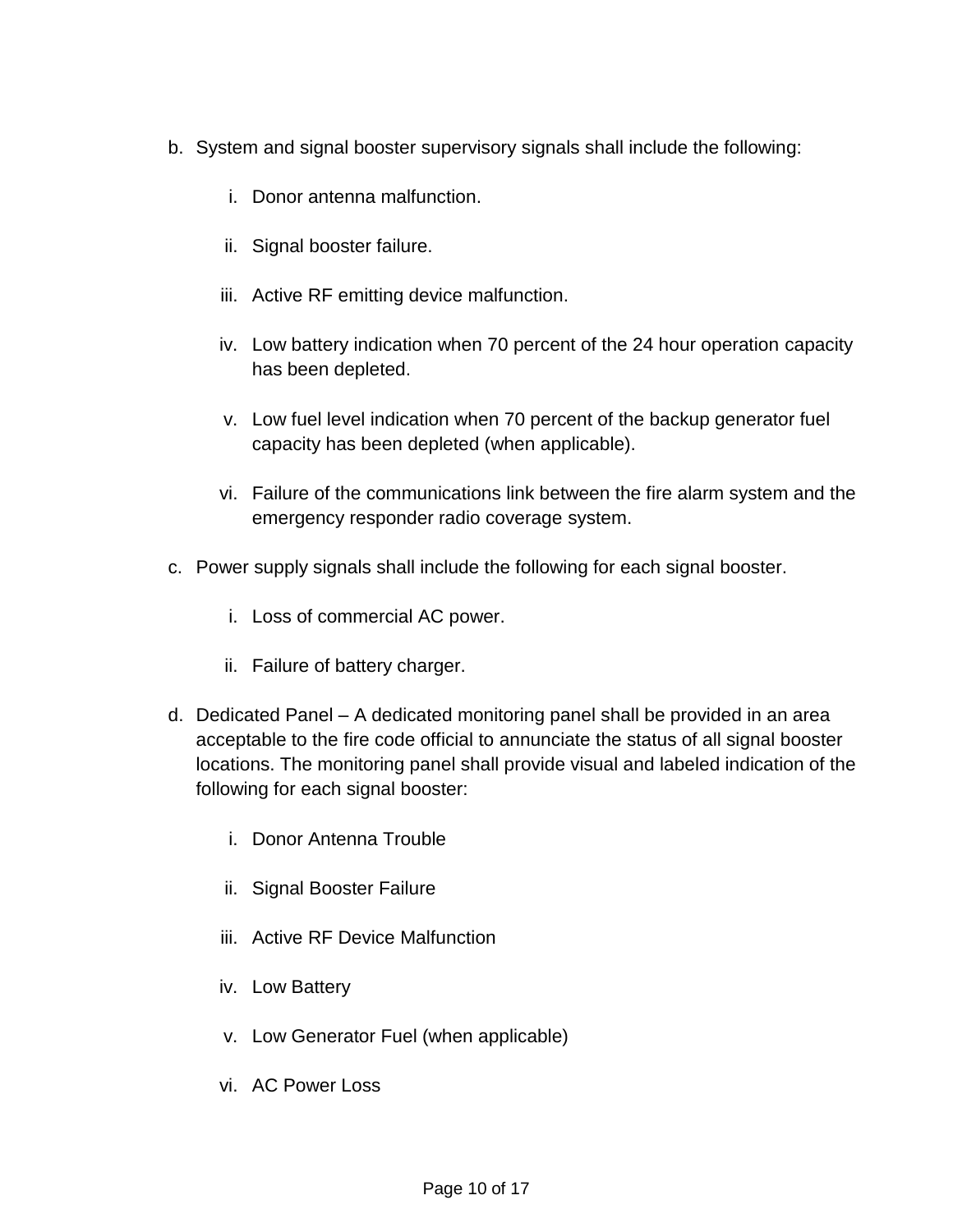- vii. Battery Charger Failure
- viii. Failure of the communications link between the fire alarm system and the emergency responder radio coverage system.
- 26.System Submittal
	- a. A permit must be obtained prior to the construction or modification of an indoor emergency responder radio coverage system. A copy of the approved plans and Field Inspection Record shall be posted visibly on the main active component, or at the point of primary system operation.
	- b. The plans will be reviewed and recommended for approval by the fire code official. Plan check and acceptance testing fees will be assessed for these services.
	- c. No permit shall be issued without approved plans. A minimum of 3 complete sets of plans, associated documentation shall be submitted to El Segundo Building Safety for plan check processing. One electronic copy of plans and documentation must be submitted to the El Segundo Fire Department for transmittal to South Bay Regional Public Communications Authority (SBRPCA) for plan check and approval. SBRPCA will charge plan check and permit fees to the applicant separately. Such plans shall contain at a minimum the following elements:
		- i. Pursuant to Section 7028 B&P Code, the minimum qualification of the system installing entity shall be a valid classification C7 or C10 California Contractors License.
		- ii. The minimum qualifications of the system designer and lead installation personnel shall be in compliance with Section 510.5.2 of the 2019 California Fire Code and include:
			- a. A valid FCC-issued general radio operators' license; and
			- b. Certification of in-building system training issued by a nationally recognized organization, school or a certificate issued by the manufacturer of the equipment being installed.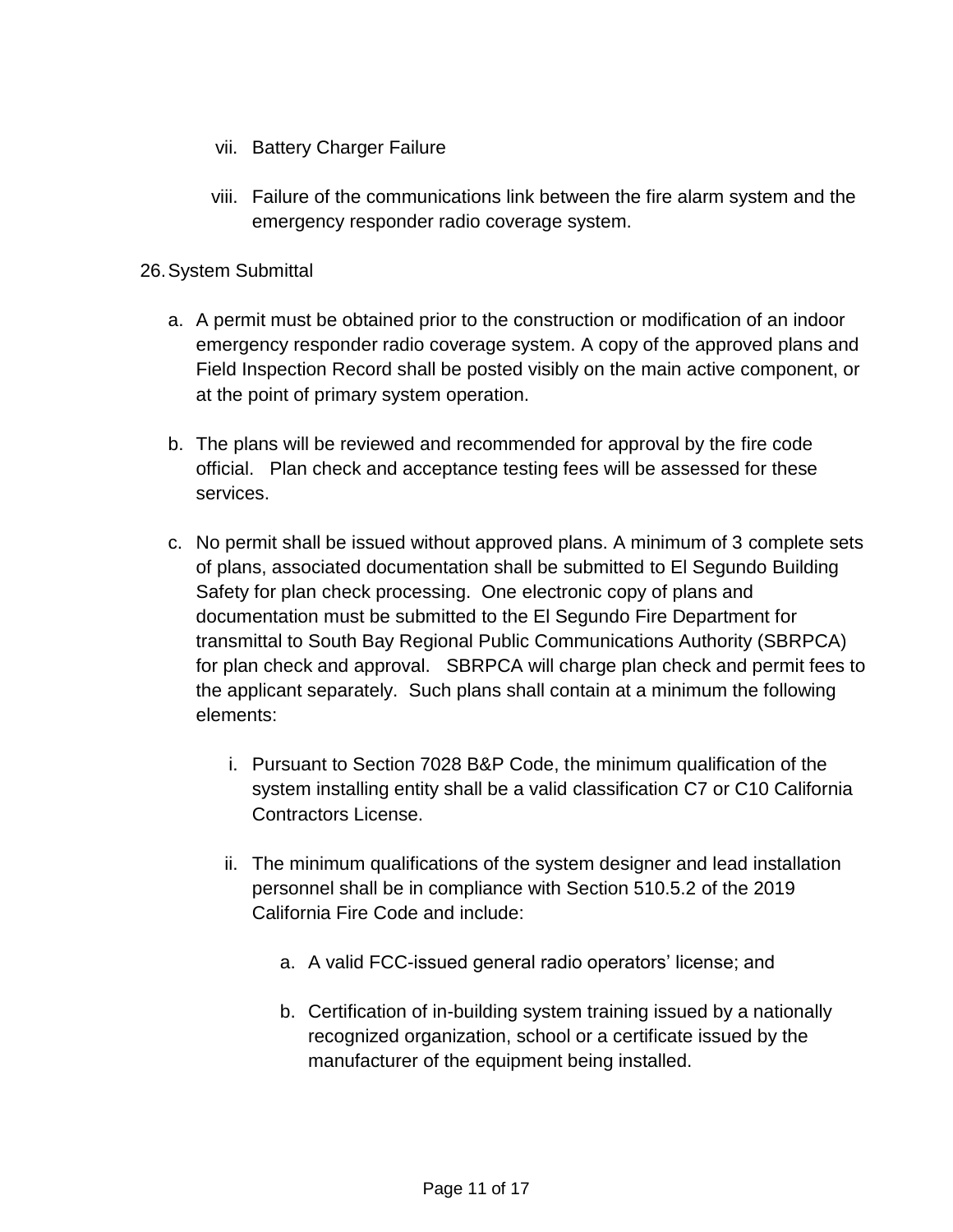- c. These qualifications shall not be required where demonstration of adequate skills and experience satisfactory to the fire code official is provided.
- d. Plans shall be 11" x 17" or greater, scaled or dimensioned, with dimensions or scale clearly noted. North shall be indicated on plan views and elevations named in elevation views. Include site name, address, and elevation name or floor number on each plan sheet.
- e. Provide both paper and electronic PDF versions of the plans.
- f. Plan view of the subject building, building construction type and surrounding property. Plan view shall clearly indicate the location and orientation of any outdoor antennas associated with the proposed system.
- g. Specify the antenna grounding, surge and lightning protection in accordance to the California Electrical Code and this Regulation. Include the location and method of all grounding connections.
- h. Plan view of each interior floor where indoor antenna systems are proposed shall include antenna numbers, coax routes, and the locations of any other system components including splitters, couplers, filters, amplifiers, etc. If no coverage enhancement is required on a floor, a plan view of that floor must be included and marked as such.
- i. Include a schematic diagram of the proposed distributed antenna system (DAS) showing every component with the gain or loss of the component, the total system gain for both Uplink and Downlink, the Donor Site signal peak and average strengths measured at the approximate location of the Donor Antenna, the calculated Uplink signal strength radiated by the Donor Antenna, and the calculated Downlink signal strength radiated by each Distribution Antenna.
- j. Include a link budget analysis chart showing system operating parameters in dBm for each channel (FCC Class A) or frequency band (FCC Class B).
- k. Include peak and average Downlink signal strength measurements taken at ground level, from the exterior of the structure, at the approximate center of each side of the structure.
- l. Include peak and average Downlink signal strength measurements taken from at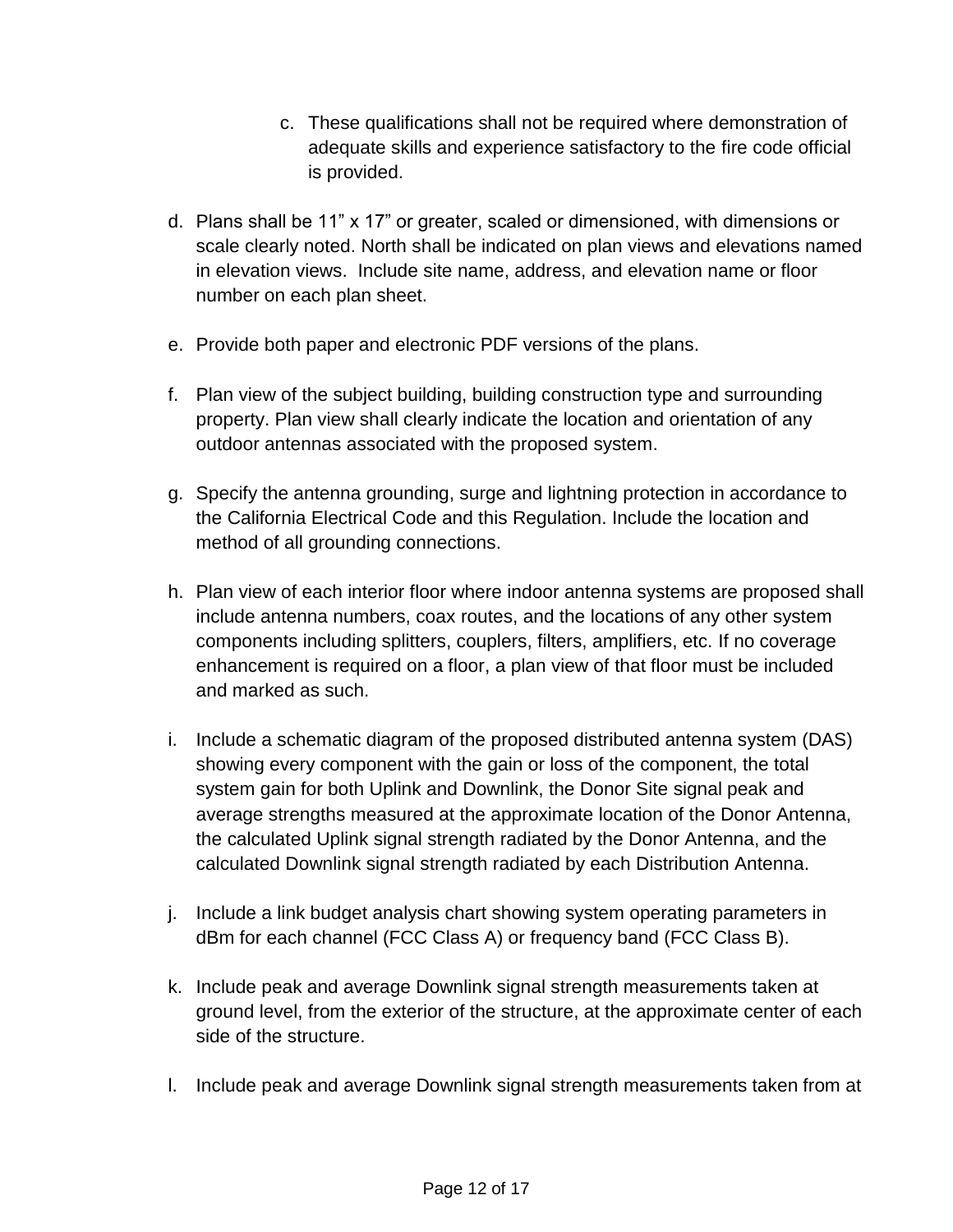least four areas on the roof of the structure.

- m. If the building envelope has been closed, include a preliminary signal strength assessment. Conduct this assessment using a Spectrum Analyzer to measure the Downlink signal strength throughout every floor or level of the structure. Divide each floor or level into 20 grid test areas of approximately the same size. Measure and record the average Downlink signal strength within each grid test area and calculate the Uplink signal strength for the corresponding grid test area.
- n. Provide the runtime of the proposed DAS while running exclusively on backup power calculated using the power requirements of the Signal Booster and any associated active components and the rated capacity of the backup power system.
- o. Include the detailed manufacturers' specifications for each component and the calculations used to derive the 24-hour minimum runtime.
- p. Specify the backup power source. Provide supply calculations to verify the system shall be capable of operating on an independent battery system, and generator where applicable, for a period of at least 24 hours without external power input. The battery system shall automatically charge in the presence of an external power input.
- q. Provide copies of the manufacturer's specification sheets, including:
	- i. Amplifiers, Antennas, Coax, Couplers, Splitters, Combiners, or any other passive components proposed.
	- ii. Backup battery and charging system, and generator (if applicable) specifications.
- r. Provide the following notes on the plans:
	- i. The emergency responder radio coverage system shall not be powered on unless it is employed on a non-radiating load and not on a live DAS system, prior to the final inspection by the fire code official.
	- ii. The emergency responder radio coverage system shall be approved by the fire code official and documentation identifying the approval shall be on site during installation and operation of the emergency responder radio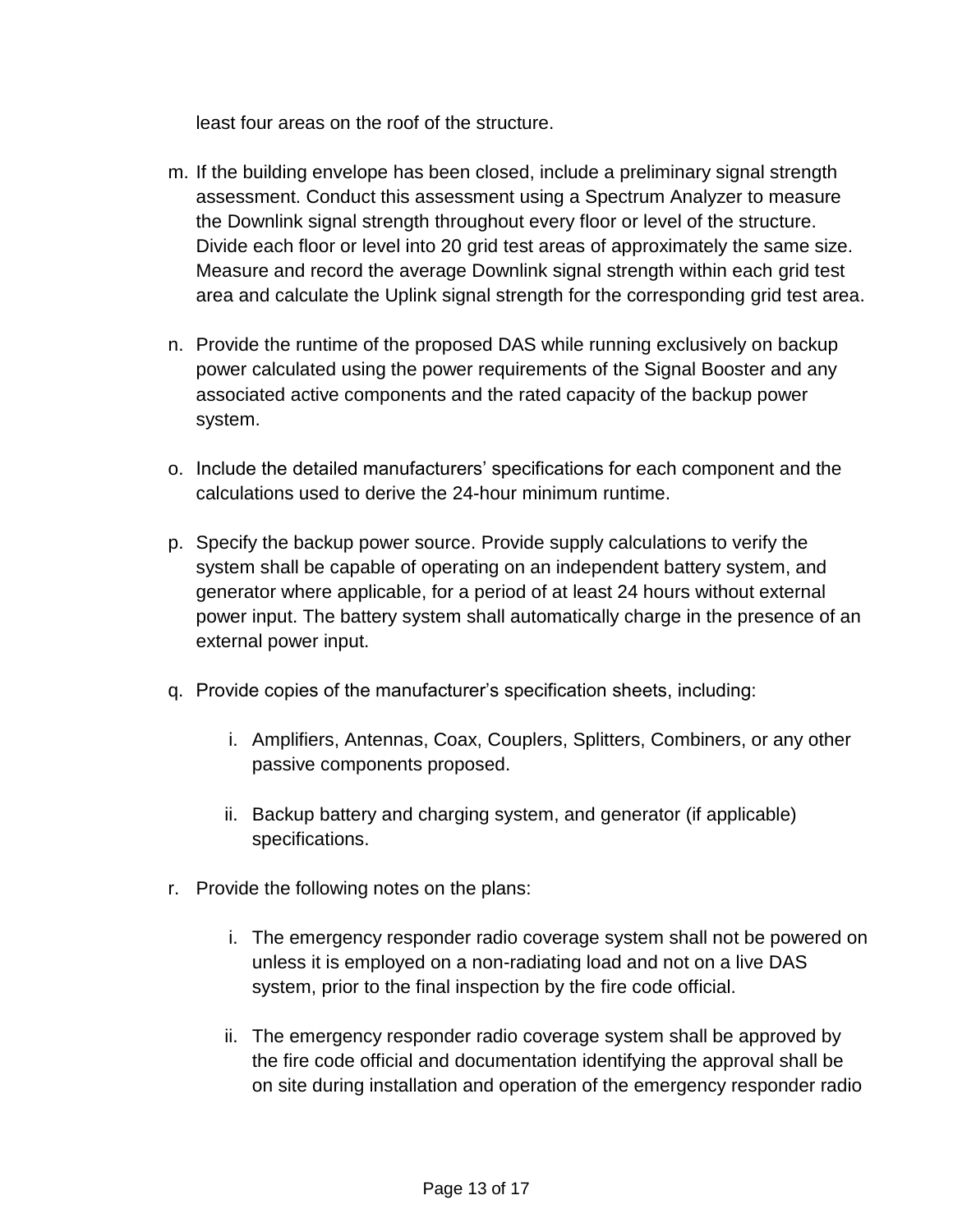#### coverage system.

#### 27.Acceptance Test

- a. Acceptance and Operational testing shall be in accordance with Section 510.5.3 of the 2019 California Fire Code with the following clarifications:
	- i. The final system acceptance test shall be conducted by the fire code official. No person may conduct an acceptance test unless that person has been specifically approved by the fire code official to conduct acceptance tests.
	- ii. The acceptance test shall not be deemed to have been successfully completed until accurate as-built plans have been received by the fire code official.
- b. Acceptance test will include the following:
	- i. A visual inspection of the physical installation of the emergency responder coverage system.
	- ii. Backup batteries and backup power supplies will be tested under load for 1-hour.
	- iii. A calibrated spectrum analyzer and other suitable test equipment will be utilized to evaluate the system for all included frequency ranges.
		- a. To ensure spurious oscillations are not being generated.
		- b. To ensure maximum quiescent system noise does not exceed -43 dBm.
		- c. To determine the isolation between the donor (outdoor) and service (indoor) antennas.
		- d. To determine uplink and downlink amplifier gain.
		- e. To determine the actual measured signal strength from the donor site(s), measured in an area of the building roof with a clear line of sight to the donor site(s).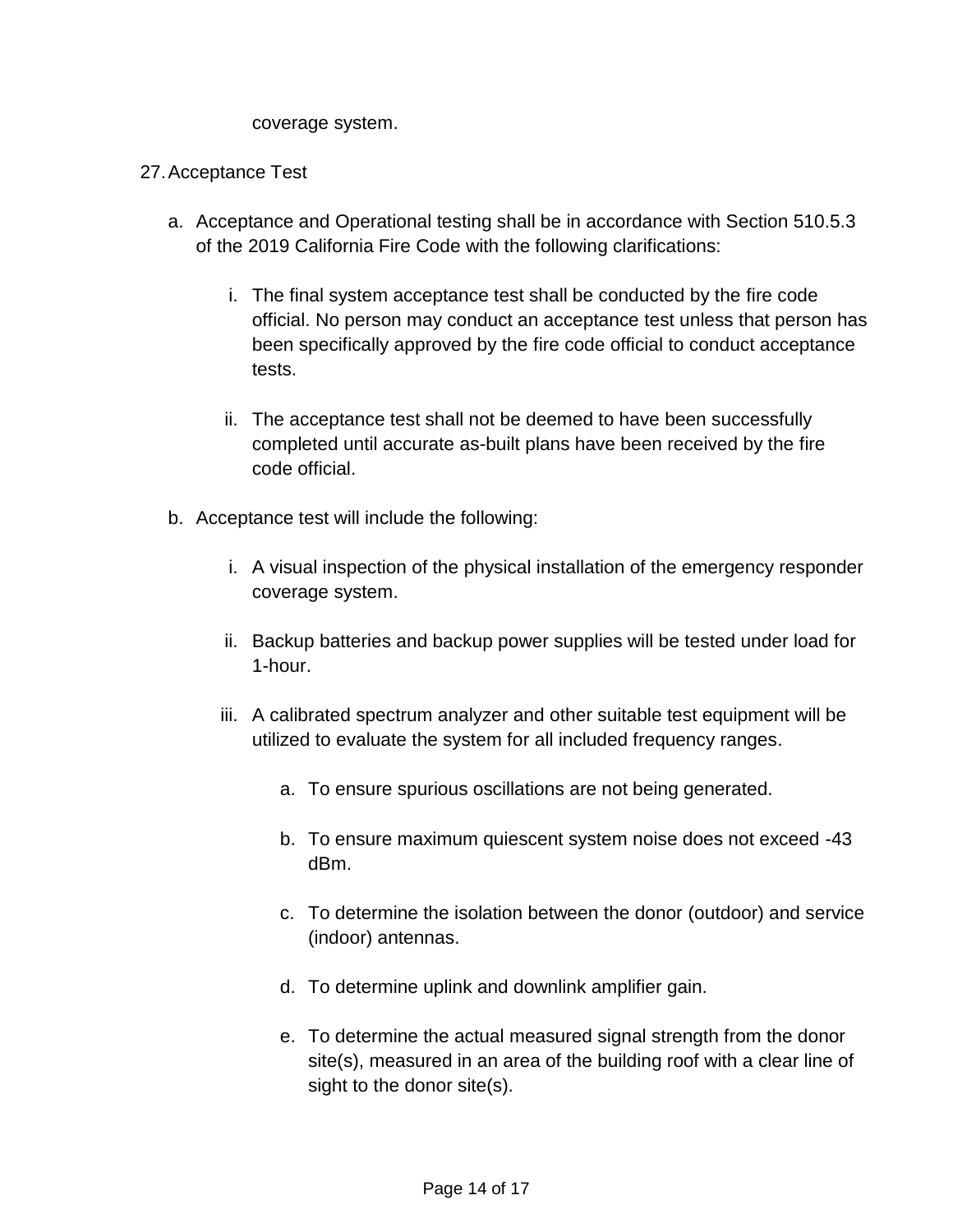- f. To determine downlink and uplink signal level is a minimum of -95 dBm within 95 percent of general areas and 99 percent of critical areas on each level of the building. This test is conducted on both amplified and non-amplified levels.
- g. Radiofrequency (RF) grid test measurements shall be gathered utilizing an omnidirectional antenna of the same model used on the portable radios currently in service with the Police and Fire Departments.
- iv. A portable radio of the type currently in service with the Police and Fire Departments worn on the hip and using a remote speaker-microphone will be used to confirm each tested grid test area provides a minimum delivered audio quality (DAQ) of 3.4 as defined in NTIA Report 99-358.
- 28.Testing and Maintenance
	- a. The emergency responder radio coverage system shall be maintained operational at all times in accordance with Section 510.6.1 through 510.6.3 of the 2019 California Fire Code.
	- b. Annual testing and proof of compliance shall be in accordance with Section 510.6.1 of the 2019 California Fire Code. No person may conduct an annual test unless that person has been specifically approved by the fire code official to conduct annual testing.
	- c. Annual Inspections shall be conducted by Fire Department staff.
	- d. All building levels at least two levels away from those levels using radio coverage amplification systems shall be fully tested to establish a baseline. Subsequent annual testing of such levels shall consist of:
		- i. Dividing the level into four quadrants, each facing a different compass direction, and measuring the signal level as close to the center of each quadrant as possible.
		- ii. Measuring the signal level at the point where the four quadrants meet, as close to the location of the center of the building as possible.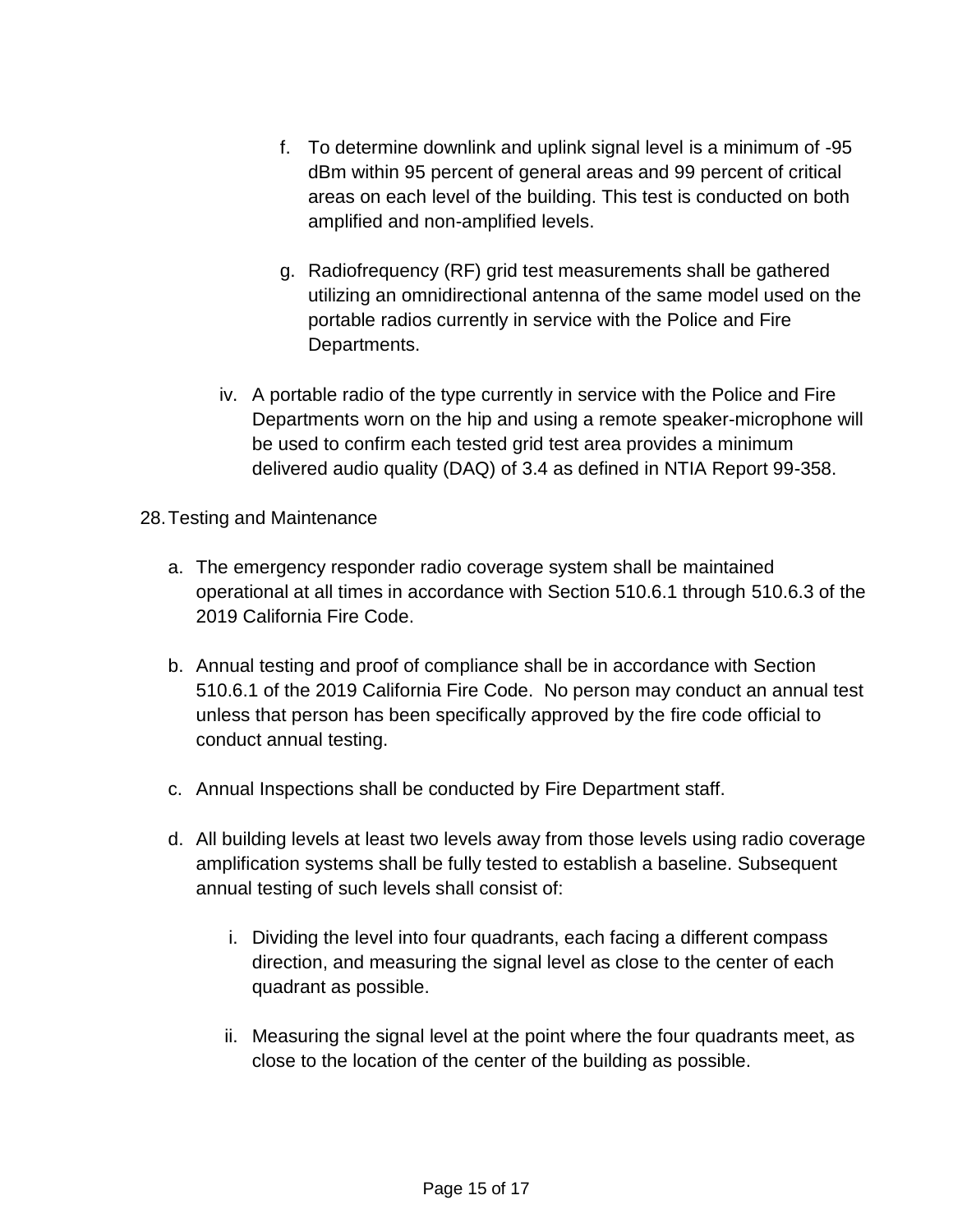- iii. Provided that measured signal levels are equivalent to the baseline signal measurement, as determined by an FCC licensed technician, the floor shall be deemed as continuing to be compliant.
- iv. This method may be employed provided none of the following has occurred since the baseline test was completed.
	- a. There has been a coverage affecting change made to the donor radio system.
	- b. There has been a construction modification on the level.
	- c. There has been a wall or window covering changed or added on the floor.
	- d. There has been new construction within a 500-foot radius of the exterior wall of the building which exceeds the height of the highest level using a radio coverage amplification system.
	- e. The fire code official has directed otherwise.
	- f. If the communications appear to have degraded or if the tests fail to demonstrate adequate system performance, the owner of the building or structure is required to remedy the problem and restore the system in a manner consistent with the original approval criteria.
- e. The fire code official or SBRPCA may, at any time during routine business hours, conduct independent testing of the in- building system to verify proper operation and shall be provided unimpeded access at any time 24 hours a day, 365 days a year, to investigate a case of interference with public safety communications systems.
- f. Annual testing will be done at no expense to the City.
- g. Annual tests results shall be filed with the fire code official as directed.
- 29.In the event of a service affecting failure of any portion of the emergency responder radio coverage system, an initial evaluation shall be made by a qualified technician within 24 hours and repairs shall be complete within 5 working days. The building owner or designee shall notify the on-duty Fire Battalion Chief with 8 hours of any